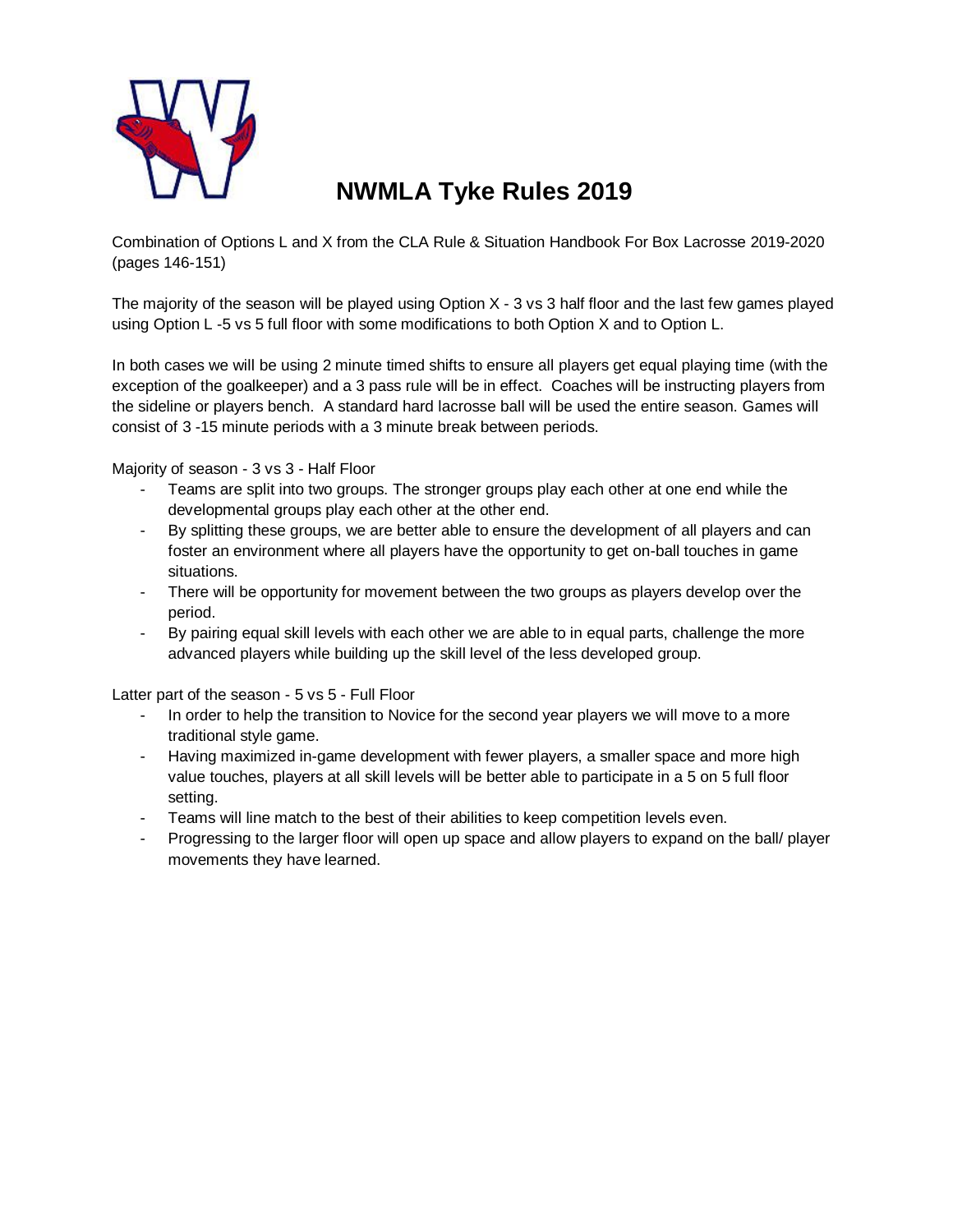## **OPTION X**

#### **The Playing Surface**

a) Games are to be played wide length in one of the attacking zones. The end boards and the closest restraining line are to be the boundaries. This allows two games to occur simultaneously.

b) The neutral zone is where the players wait to enter the play.

c) The crease is to be an arc that starts two feet on either side of the goal posts and extends as far back at the tail on the goal. The net tail must be 3 feet from the boards.

d) Playing surfaces without floor markings can be used by using tape or chalk to mark the crease.

#### **The Lacrosse Stick**

a) The player's stick shall measure not more than 101.6 cm (40"), nor less than 66.04 cm (26") in overall length.

#### **The Ball**

a) The balls used in all matches shall be soft lacrosse balls that conform to CLA standards and be approved by the CLA.

#### **The Goals**

a) Each goal shall consist of two upright poles, 91.44 cm (3') apart, joined by a rigid crossbar 91.44 cm (3') from the playing surface. All measurements are to be inside distances.

#### **Player's Equipment**

a) All players must wear at all times the following pieces of equipment: helmet, mask, elbow pads, mouth guards, gloves, and a jock or jill strap.

b) The following pieces of equipment are optional: shoulder and arm pads, back/kidney pads, and knee pads.

#### **The Teams**

a) Each team shall be composed of three players, and up to six substitute players (i.e., a maximum of nine).

b) There are no goalkeepers on the floor.

c) One coach from each team may be on the floor to instruct players.

d) No other people may be on the floor other than the players, referees, and the coaches listed on the game sheet.

#### **The Game**

a) Each session shall consist of two training sessions of 15 minutes in length and two games of 15 minutes in length.

b) Each player plays a three minute shift.

c) There is no thirty-second clock.

#### **Appointment of Officials**

a) The appropriate governing body or their delegate may appoint one or two Referees for the game.

b) If there are no Referees appointed for the game, then the coaches on the floor also referee the game.

#### **Score Sheet**

a) A score sheet must be completed prior to each game.

b) No score is kept or displayed on the scoreboard.

#### **Contact**

a) Defensive players may occupy a space to prevent an offensive player from entering. The defensive play may place their stick on an opponent, but they are not to push or check with the stick.

b) Any offensive player (including the ball-carrier) who deliberately charged directly at a defensive player may be assessed a charging penalty.

c) There is no body-checking.